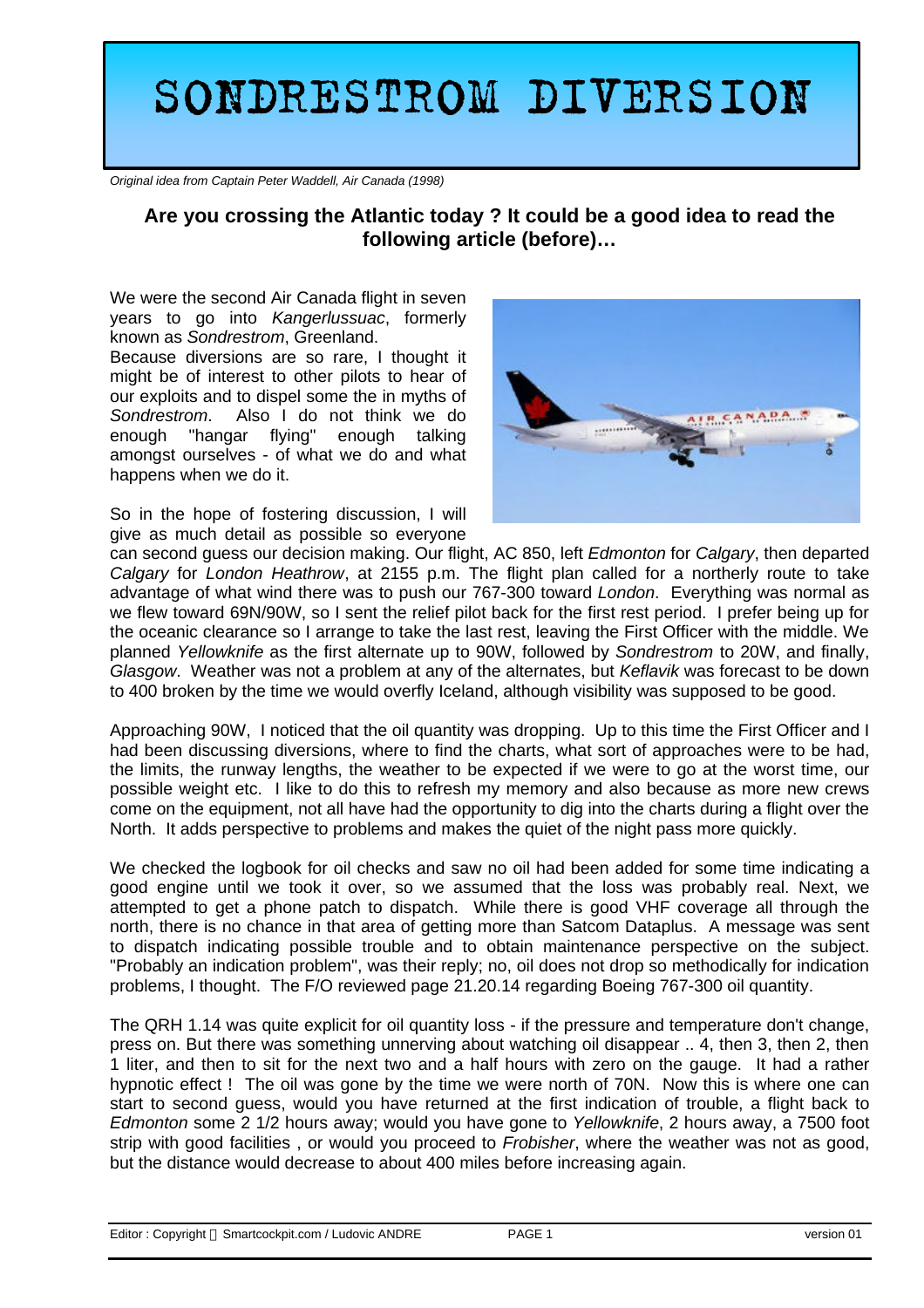I elected to press on and advised dispatch of the decision. I did not inform the Flight Attendants at this time. The First Officer was unable to sleep during his rest, so he came back up. We crossed 70 W and 60 W at 73N, some 300 miles south of Thule, Greenland. Oceanic cleared us as per the flight plan to cross 40 W at 72N. HF was pretty fair with Iceland. We ran up a good bill using Satcom for weather. The three of us discussed our options in the approved CRM manner; however being an optimist I might have been a trifle overbearing in my expectation to make *Glasgow*, at least. We did make one decision - diversion would commence at the first reasonable indication of other faults - be they temperature or pressure. The decision was not scientific, but it was felt that as soon as the engine showed a pressure drop, or differential with the other engine of 20 psi, we were

going to divert. Remember, this is a - 300, the oil pressure had remained at 189 psi on both sides for the entire flight and the temp was 103 on both. It was just that wretched "O"! We climbed to FL370 prior to 40W, and made a position report passing, 40W.

Fifteen minutes later we got the distinct feeling, that, yes, the pressure on the right side was, in fact, dropping. Was that the result of the climb? Let's wait for the 20 psi. Okay, that's it, make a Pan call and request clearance to



*Sondrestrom* 360 miles southwest. The clearance from Iceland came through, via HF, in a few minutes. The In-Charge was advised of the diversion, and with no prompting asked all the right questions regarding the landing and what was to be expected of her crew.

I jumped on the radio a couple of times ahead of the First Officer, who was PNF and he, quite rightly, suggested we maintain our roles. Iceland changed our HF to allow a phone patch to dispatch, a very useful feature to supplement our datalink, and we got a good clear link. By this time the In-Charge had briefed her crew and I told the passengers that we were diverting because one of the engines was not operating satisfactorily.

The power was pulled back as far as possible on the right engine to still maintain altitude. The First Officer and the Cruise Relief Pilot reviewed the approach the First Officer had put into the FMS. The diversion was made all the easier by the use of radar control on descent and the clear concise English of the controller. Prior to 40W we had discussed the approach in detail, a LOC/DME ADF to runway 10. The height of land climbs to 2800 feet in the vicinity of the airport and the missed approach is of note while the engine out route for takeoff is a left turn, the missed is a right turn - the specific headings become obvious as the terrain becomes visible.

The approach plate shows a number of fixes with altitude constraints. There are only three listed in the FMS CL 10, FL 10 and ML 10, these represent the fixes at 17, 10 and 3 miles with altitudes of 3300, 3100 and 476. We extended the centerline from the SF NDB and consequently lost the constraints - a thing, to watch for.

*"What distance out would you like to intercept?",* asked the controller. *"14 miles"* was the answer, and that is what we got. A good localizer signal was received and as we got lower and visual we realized that maintaining the on course was important. The localizer follows the north shore of the fjord which gets narrower as you approach the runway. And, as you get lower, the hills rise steeply above you. The sun had been up long enough so that it was not directly in your eyes and gave us a view of extraordinary stark beauty. I had the help of two other pairs of eyes to verify distances and altitudes. The runway is 9500 feet long and has a pronounced upslope for a quarter of its length. (rather like the round down on a carrier!) The PAPI is on the left side at 3.2 degrees. We kept the engine running all the way in to avoid an in-flight shut down and it behaved well.